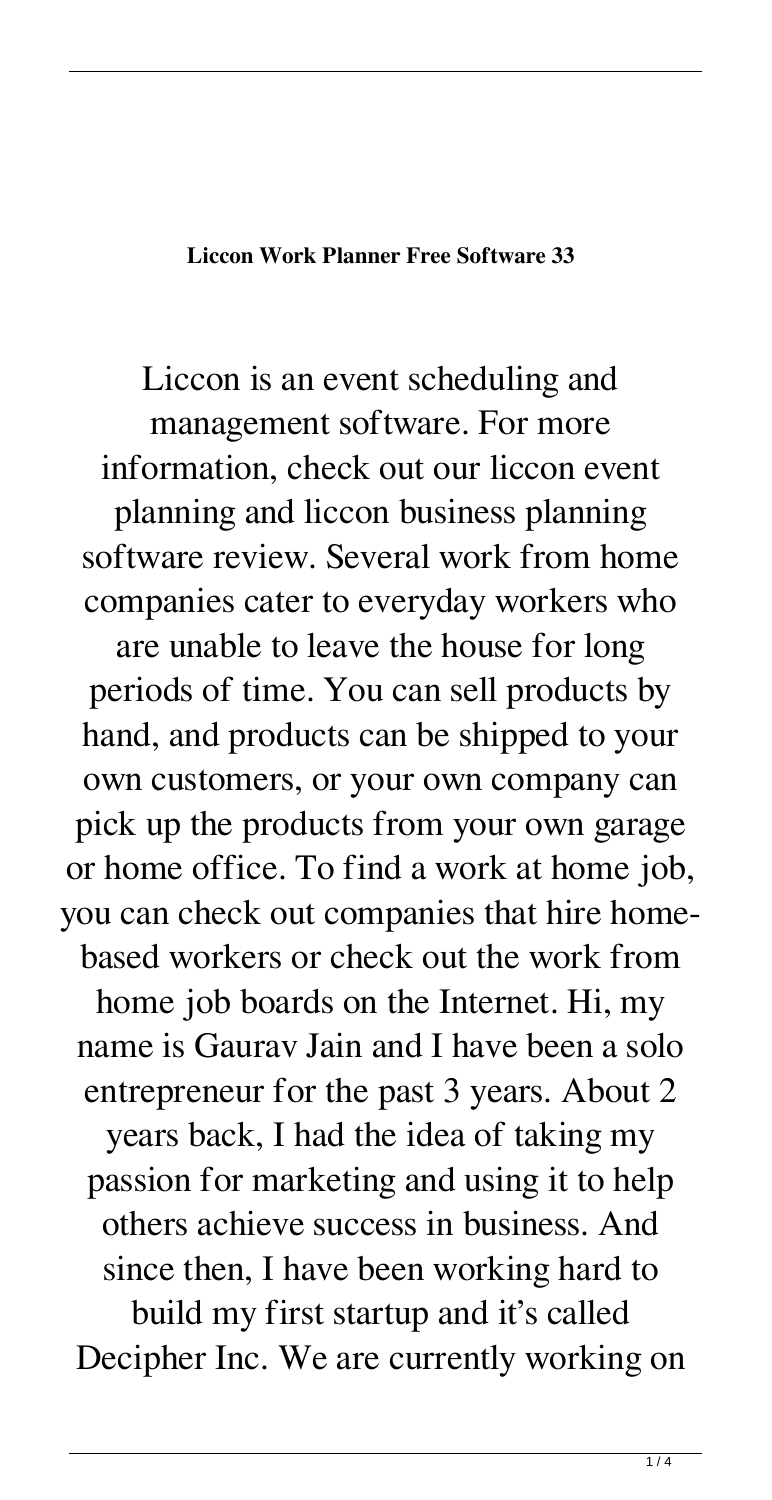our marketing strategy and are excited to share it with you. Start by taking other courses you're interested in: Not only is this important competitor and opportunity analysis, but it also gives you an idea of how a course could or should look and feel. What's the pacing like? Is it via email, video, in-person chats? Once you understand how you want your course to look, it's time to decide what it should include. Those same courses are a great starting place. How can you make your course better or more interesting? Do you have experience others don't? Holly told me she started writing content in 2011. At the time, she still worked a full-time job but created content online part-time to

supplement her income. Over time, she was able to double and triple her rates until she could quit her full-time job to write. These days, she makes bank as a freelance writer and teaches others to do the same via her

online course, Earn More Writing.My Opinion Piece My Opinion Piece is a 2019 Indian Telugu-language drama film directed by Joshiy and produced by Alvin Seema on Red Olive Productions banner. The film features actors Allari Naresh and Jithin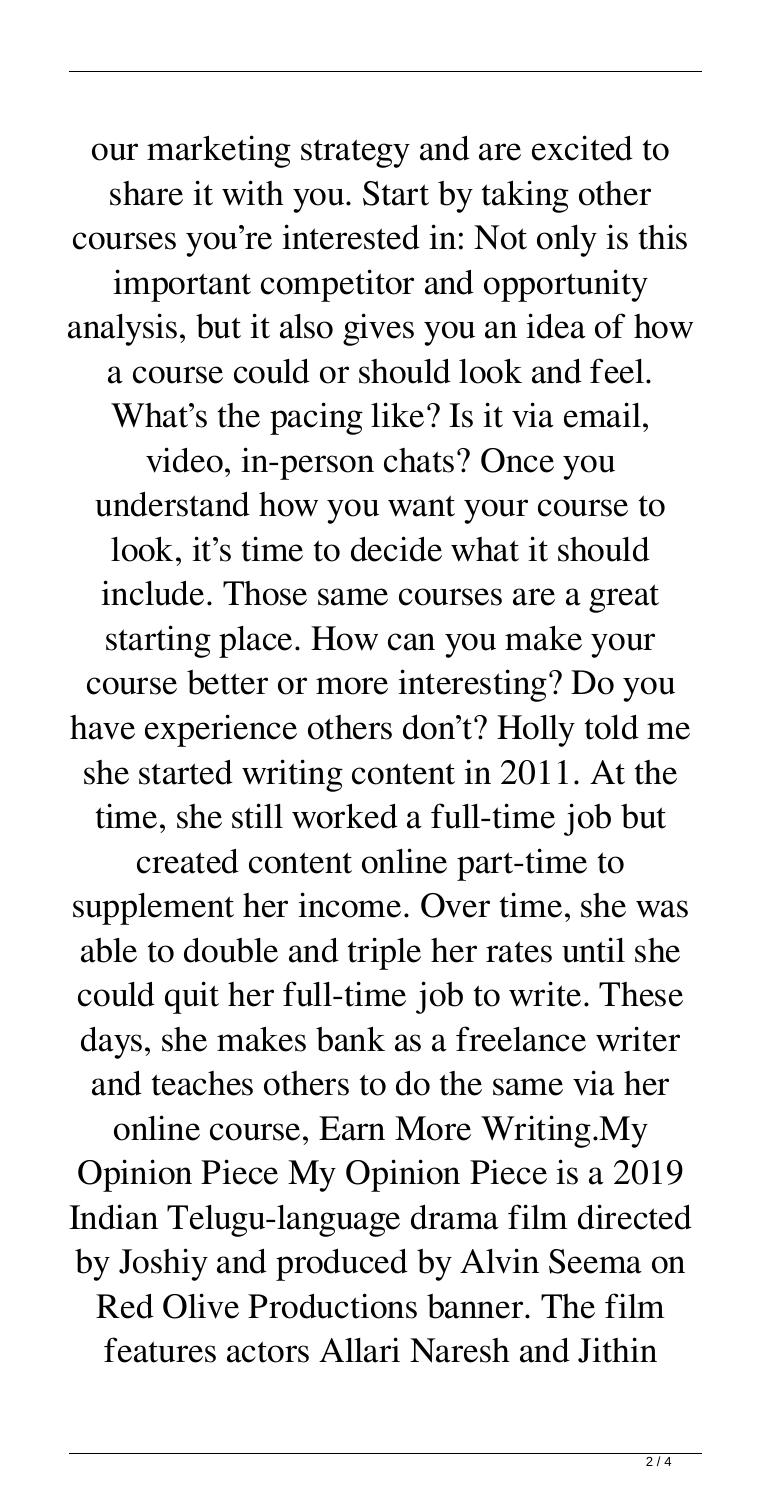Ramesh in the lead roles and also marks Shriya Nandini's debut as a playback singer with her debut song "My Opinion Piece". It is the remake of the Telugu movie titled My Fair Lady. Plot Jithin Ramesh

## **[Download](http://evacdir.com/grillmasters.etta.bGljY29uIHdvcmsgcGxhbm5lciBmcmVlIHNvZnR3YXJlIDMzbGl/geniuses/inhabits.unknowledgeable?christine=ZG93bmxvYWR8SXoyTVhacE5YeDhNVFkxTWpRMk16QTFNSHg4TWpVM05IeDhLRTBwSUhKbFlXUXRZbXh2WnlCYlJtRnpkQ0JIUlU1ZA)**